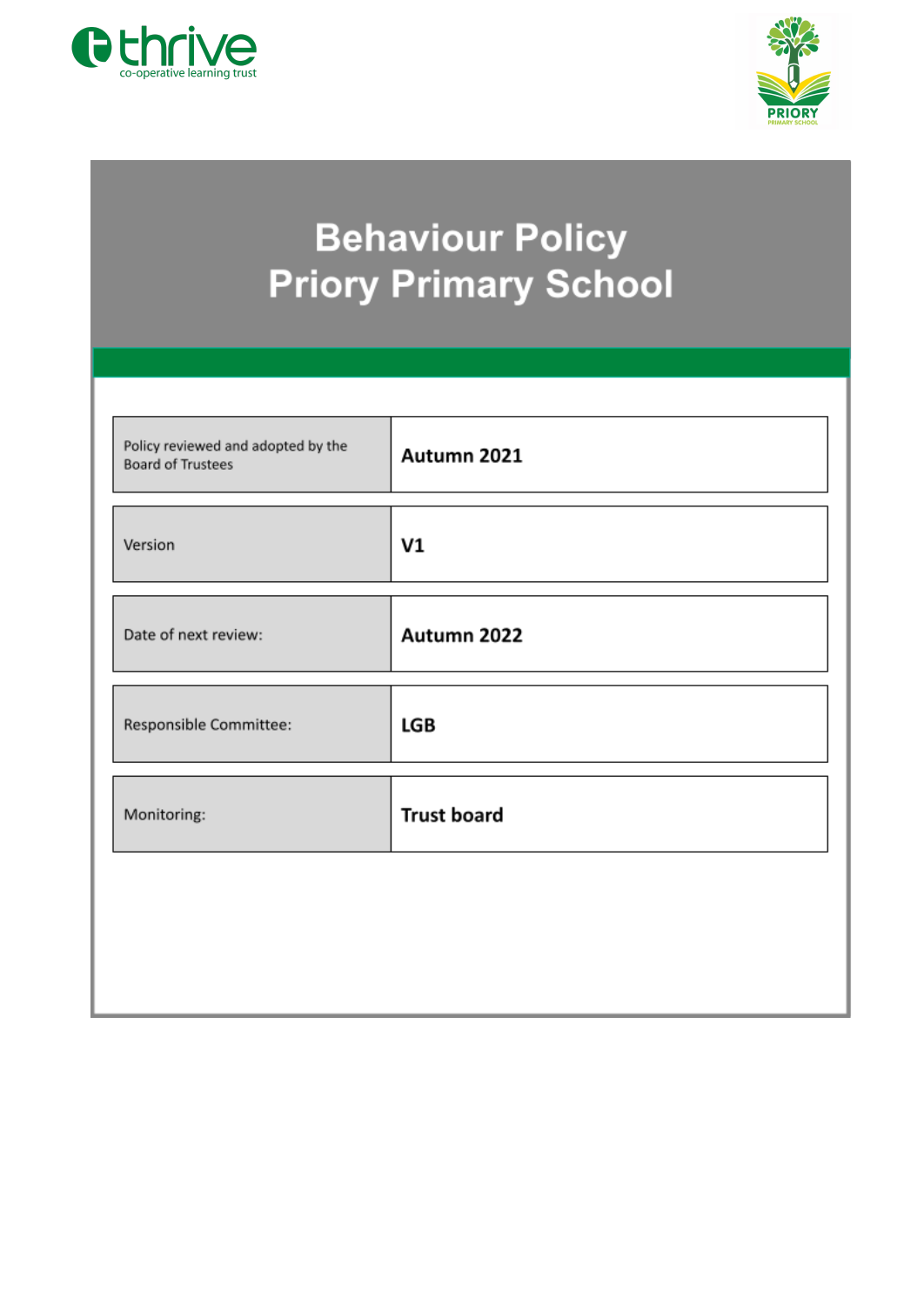# **Contents**

| 1 Aims and Expectations                           | 3              |
|---------------------------------------------------|----------------|
| 2 Code of Behaviour                               | 3              |
| 3 Rewards                                         | $\overline{4}$ |
| 4 Sanctions                                       | 5              |
| 5 Fixed-term and permanent exclusions             | 6              |
| 6 The role of the class teacher and support staff | 7              |
| 7 The role of the Lunchtime Supervisors           | 8              |
| 8 The role of the Executive Headteacher           | 8              |
| 9 The role of parents/carers                      | 8              |
| 10 The role of Governors                          | 8              |
| 11 Monitoring                                     | 9              |
| 12 Review                                         | 9              |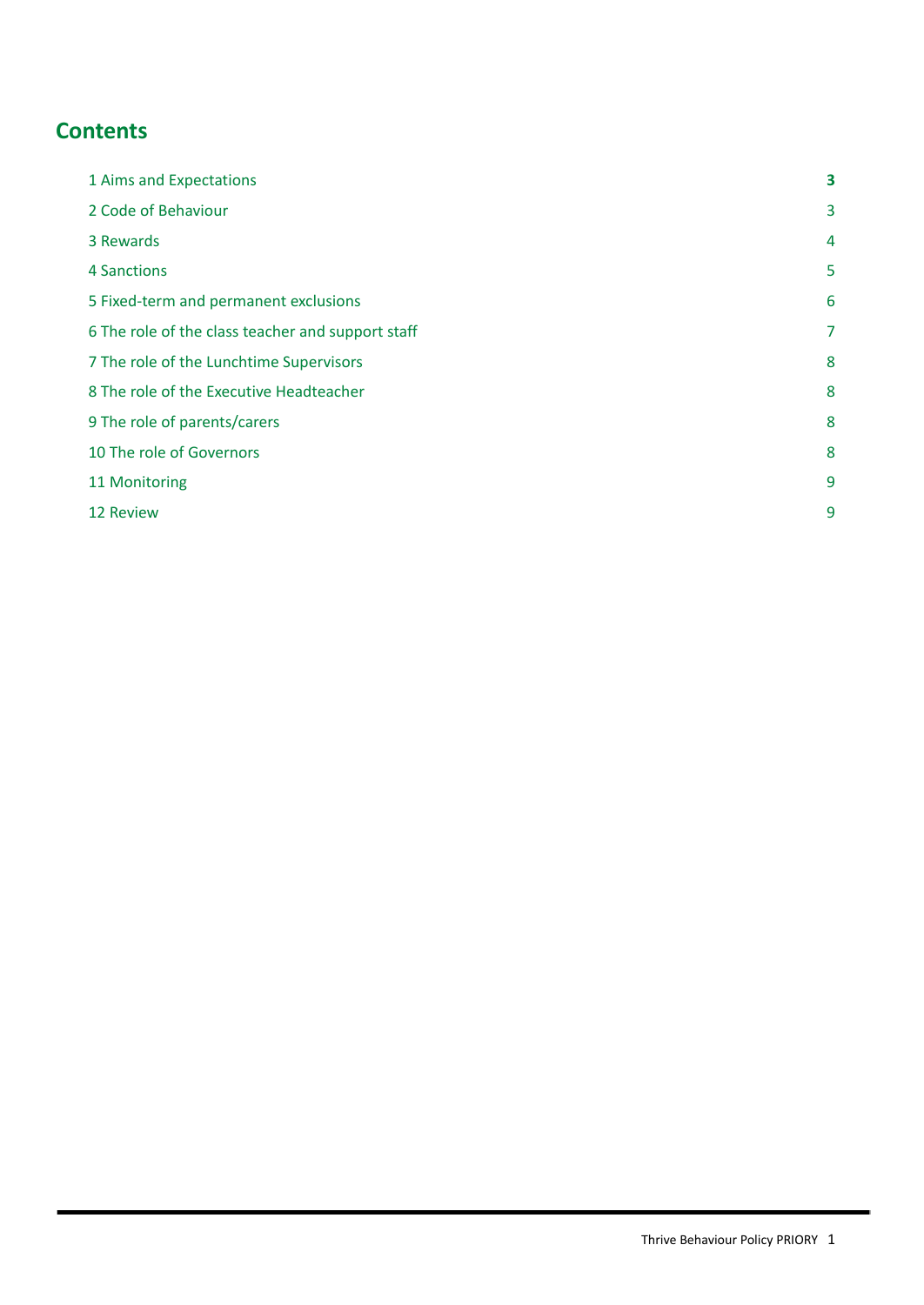# **Our Vision**

All our children are buzzing with excitement for learning; they enjoy the feeling of success, develop confidence, and become active and responsible citizens.

# **Aims**

These aims are for our whole school community – children, staff, governors and families: • To develop independent, enthusiastic and creative learners with skills for life

• To provide a welcoming, happy and safe environment, where learners are confident to take risks and can flourish

- To deliver an authentic curriculum, which provides opportunities for challenge and aspiration, preparing children for the future
- To build a community based on mutual respect, where everyone takes responsibility for their own actions and behaviour choices
	- To celebrate diversity and promote tolerance, developing learners as global citizens

Priory Primary School is committed to providing an accessible environment which values and includes all pupils, staff, parents and visitors, regardless of their education, physical, sensory, social, spiritual, emotional and cultural needs. We are committed to challenging negative attitudes about disability and accessibility and to developing a culture of awareness, tolerance and inclusion. We plan, over time, to ensure the accessibility of provision for all pupils, staff and visitors to the school. Accessibility Plans will be drawn up to cover a three year period.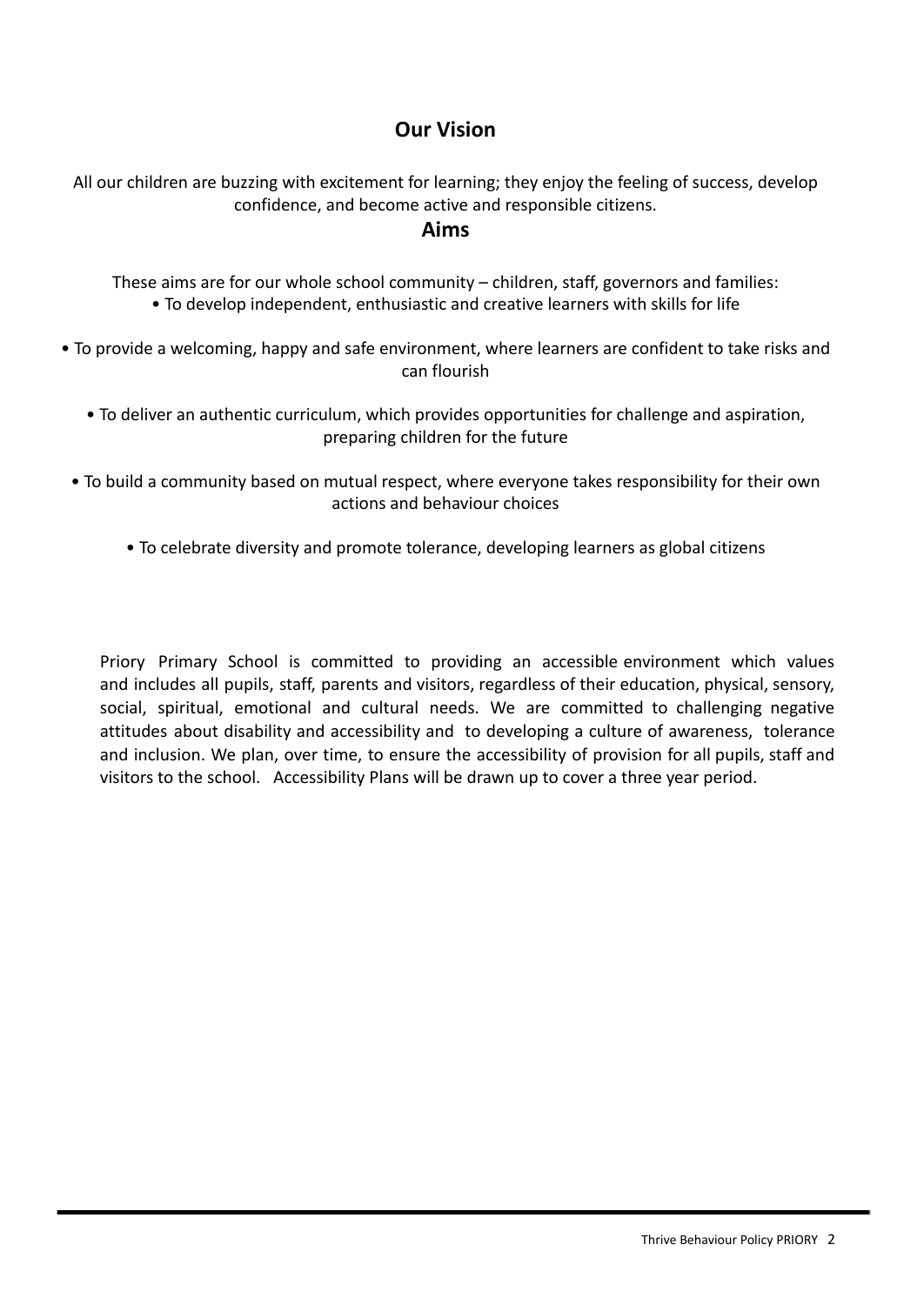# <span id="page-3-0"></span>**1 Aims and expectations**

- 1.1 It is a primary aim of our school that every member of the school community feels valued and respected, and that each person is treated fairly and well. We are a caring community, whose values are built on mutual trust and respect for all. The school behaviour policy is therefore designed to support the way in which all members of the school can live and work together in a supportive way. It aims to promote an environment where everyone feels happy, safe and secure.
- 1.2 The school has a number of school rules, aimed at encouraging good relationships, so that people can work together with the common purpose of helping everyone to learn. This policy supports the school community in aiming to allow everyone to work together in an effective and considerate way.
- 1.3 Our primary aim is to encourage children to want to do well as part of a sense of achievement rather than purely for extrinsic reward.
- 1.4 We treat all children fairly and apply this behaviour policy in a consistent way.
- 1.5 This policy aims to help children to grow in a safe and secure environment, and to become positive, responsible and increasingly independent members of the school community.
- 1.6 The school rewards good behaviour, as it believes that this will develop an ethos of kindness and cooperation. This policy is designed to promote good behaviour, to help children achieve their full potential by positively encouraging good behaviour and discouraging unacceptable behaviour.
- 1.7 This policy applies to behaviour throughout the school day including playtimes and lunchtimes and will be applied consistently by all members of staff.

## <span id="page-3-1"></span>**2 Code of Behaviour**

**2.1** The school has a Code of Behaviour, which is applied consistently by all members of staff. Flexibility is used in the use of rewards and sanctions to take account of individual circumstances. We have a set of school rules to promote good behaviour. All children are aware of the school rules and they are displayed prominently around the school. The commitment arises out of discussion and consultation with pupils and the Junior Leadership Team and is worded positively to emphasise good behaviour. *(See appendix1)*

#### **2.2** Unacceptable behaviour

Violence, harassment (racial, sexual or other), vandalism, rudeness and bad language are all examples of unacceptable behaviour and will not be tolerated in our school. All staff will rigorously oppose such behaviour and endeavour to promote a positive ethos.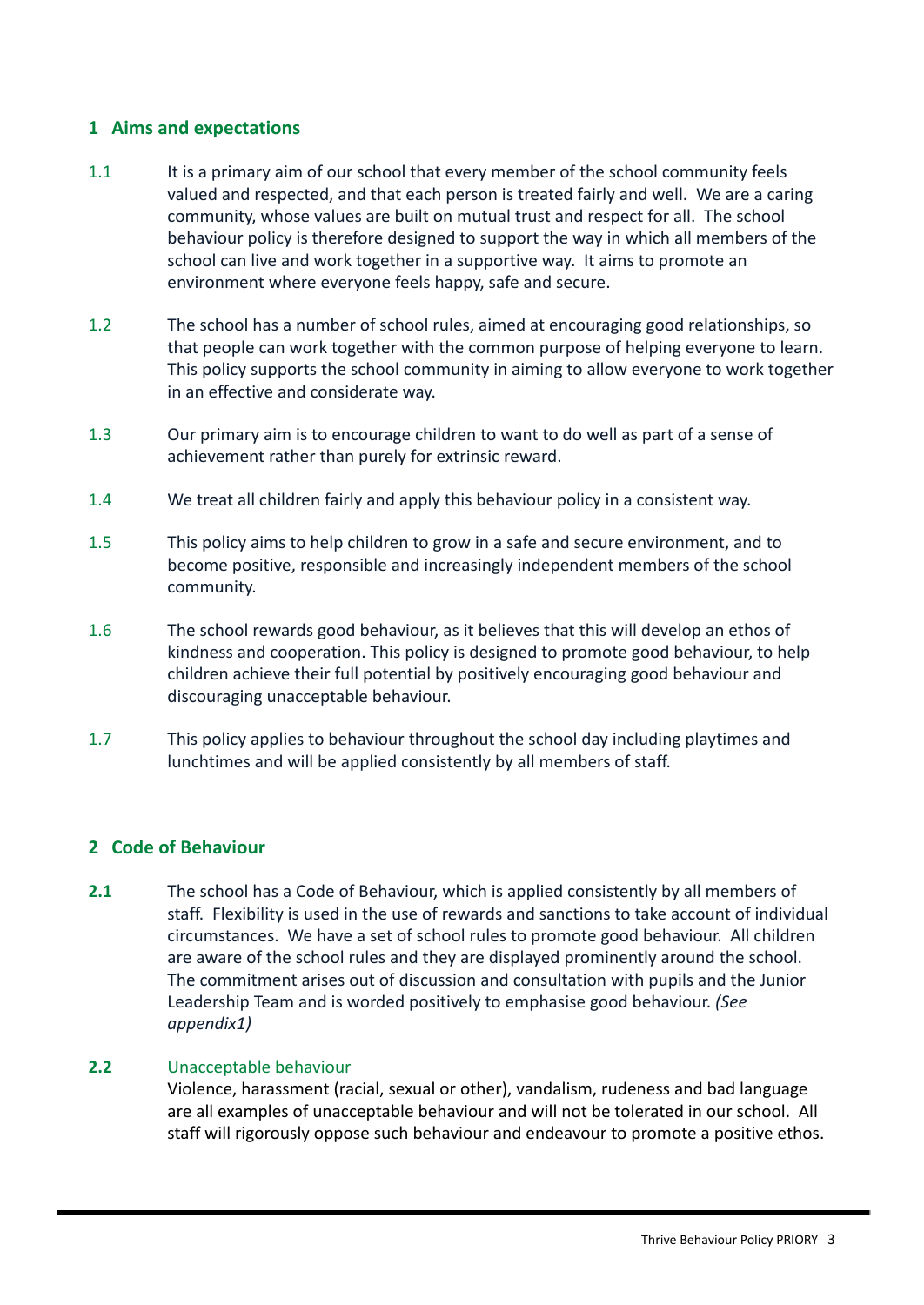**2.3** All members of staff are aware of the regulations regarding the use of force by teachers, as set out in DfEE Circular 10/98, relating to section 550A of the Education Act 1996: *The Use of Force to Control or Restrain Pupils.* Staff will only intervene physically to restrain children to prevent injury to a child, or if a child is in danger of hurting him/herself. The actions that we take are in line with government guidelines on the restraint of children.

> Some of our staff have been trained in positive and protective handling strategies through Team Teach.

#### **2.4** Anti Bullying Statement

The school has an Anti Bullying Statement which is prominently displayed around the school and was arrived at after discussion with all pupils within the school. It states:

"Bullying is **deliberately** and **repeatedly** doing or saying something that hurts or upsets someone else. If you are being bullied, tell an adult."

The school does not tolerate bullying of any kind. If we discover that an act of bullying or intimidation has taken place, we intervene immediately to stop any further occurrences of such behaviour. Issues are addressed throughout the school using the JIGSAW programme and Circle Time activities. It is very difficult to eradicate bullying but we do everything in our power to ensure that all children attend school free from fear.

#### <span id="page-4-0"></span>**3 Rewards**

- 3.1 Teaching and learning within the classroom environment is affected by the standards of behaviour accepted. We recognise that, in the majority of instances our children consistently behave in an acceptable manner. Our school aims to reward all children when they make the right choices.
- 3.2 This positive behaviour management is based on the principle that recognising and rewarding good behaviour raises self esteem and promotes a positive attitude. This in turn results in higher standards of work and, consequently, higher attainment.
- 3.3 Whilst it is not always possible to ignore unacceptable or disruptive behaviour, staff always try to acknowledge and praise those children who demonstrate acceptable behaviour. This has a positive and influencing effect on other children and can be achieved in a variety of ways. These may include:
	- Moving children's names onto Silver and Gold
	- Stickers used as a reward
	- Verbal praise for individuals, groups or the whole class
	- House points being awarded
- 3.4 If a child is rewarded in any way for good behaviour, this reward should not be removed in the event of subsequent unacceptable behaviour.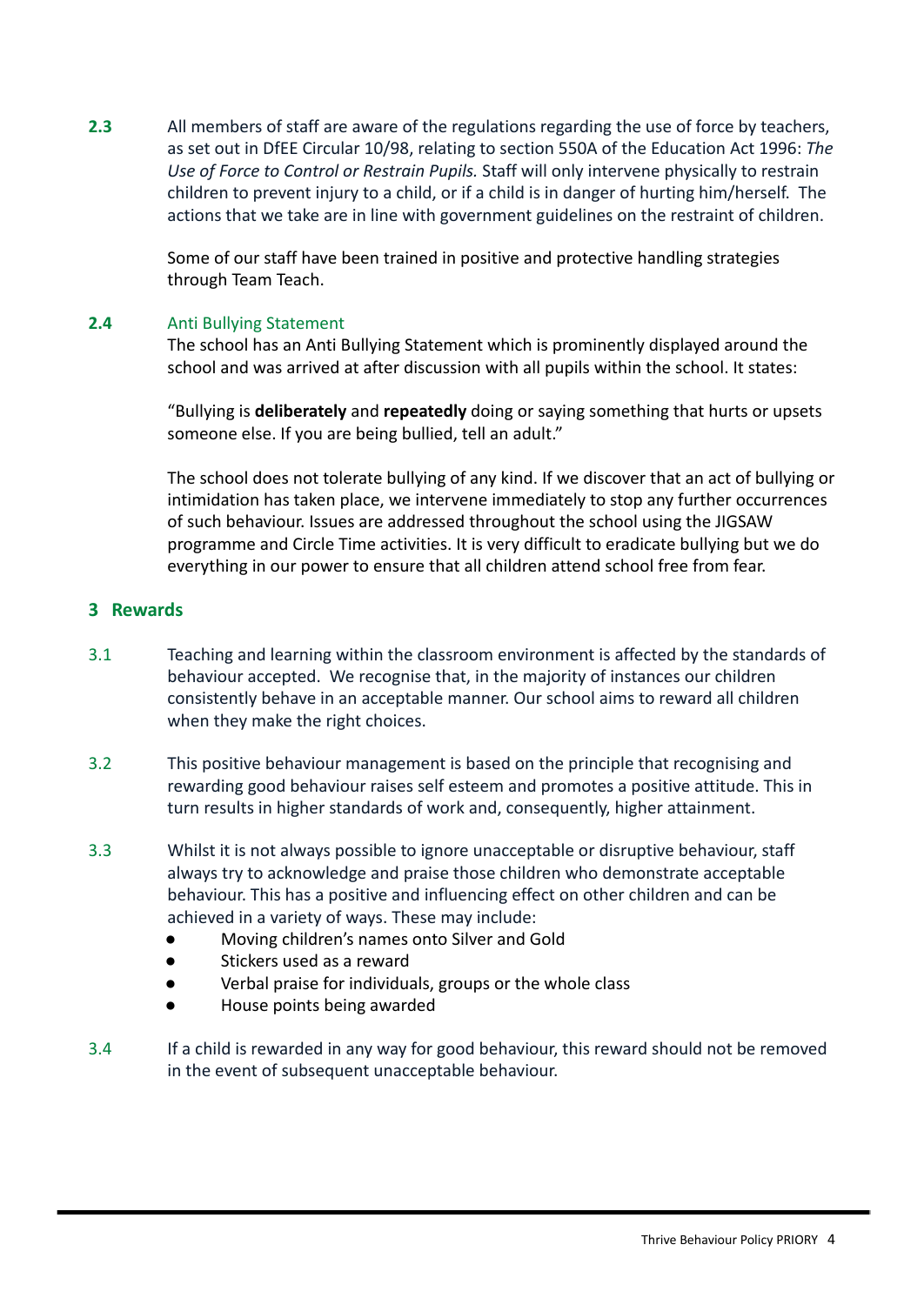- 3.5 The school uses these positive behaviour strategies to encourage the acceptable behaviour. Rewards focus attention on good behaviour and are encouraged by all members of staff. When rewards are given it is made clear why, so that positive signals are sent to other children besides the recipient. Rewards are cumulative, accessible to all children, and result in certificates and medals awarded during Praise Assemblies.
- 3.6 A weekly Praise Assembly is held to celebrate both achievement and effort in learning and behaviour for learning. Star Learner certificates and medals are awarded each week and are chosen linked to the learning muscles. Alongside this, two children from each class are chosen for being effective learning partners. This is inclusive as it not only rewards those children who show an improvement in their behaviour, but recognises those who always conform to expectations.

# <span id="page-5-0"></span>**4 Sanctions**

- 4.1 When dealing with misbehaviour it should be remembered that it is the behaviour, not the child that is unacceptable. Staff are fair and consistent, firm rather than aggressive and avoid idle threats. We ensure that we are in possession of all the facts and listen to all sides of a dispute. A clear distinction is to be made between minor and more serious misdemeanours and also between "nuisance" behaviour and acts that are deliberately anti-social, immoral, dangerous or illegal.
- 4.2 Where possible, unacceptable behaviour is dealt with immediately by the adult responsible for the child. In discussions, a child is reminded of the choices open to them and of the need to make the right choices. Any sanction for minor misbehaviour is immediate and of short duration.

## 4.3 Classroom behaviour

Teachers have many strategies to counter unacceptable and disruptive behaviour through positive behaviour management. However, there may be times when children will need reminding of the consequences of continued unacceptable behaviour. The following guidance outlines the steps to be taken.

- 1. If a child misbehaves:
	- An initial warning is given
	- Their name is put on the warning board, then 2 minute list, 5 minute list or whole of breaktime list. This means that the child must stay in at breaktime and visit the Phase Leader.
	- The class teacher completes a sanction slip which is taken by the child to the Phase Leader. If the sanction is for the whole of break time, the child is taken to the Head of School (this sanction is recorded on CPOMs by the class teacher).

2. If a child continues to be disruptive, the class teacher may send that child to another teacher within the same phase group for "time out". The Phase Leader should be informed of any problems.

The above points should be over the duration of one day, starting, "fresh" the following day.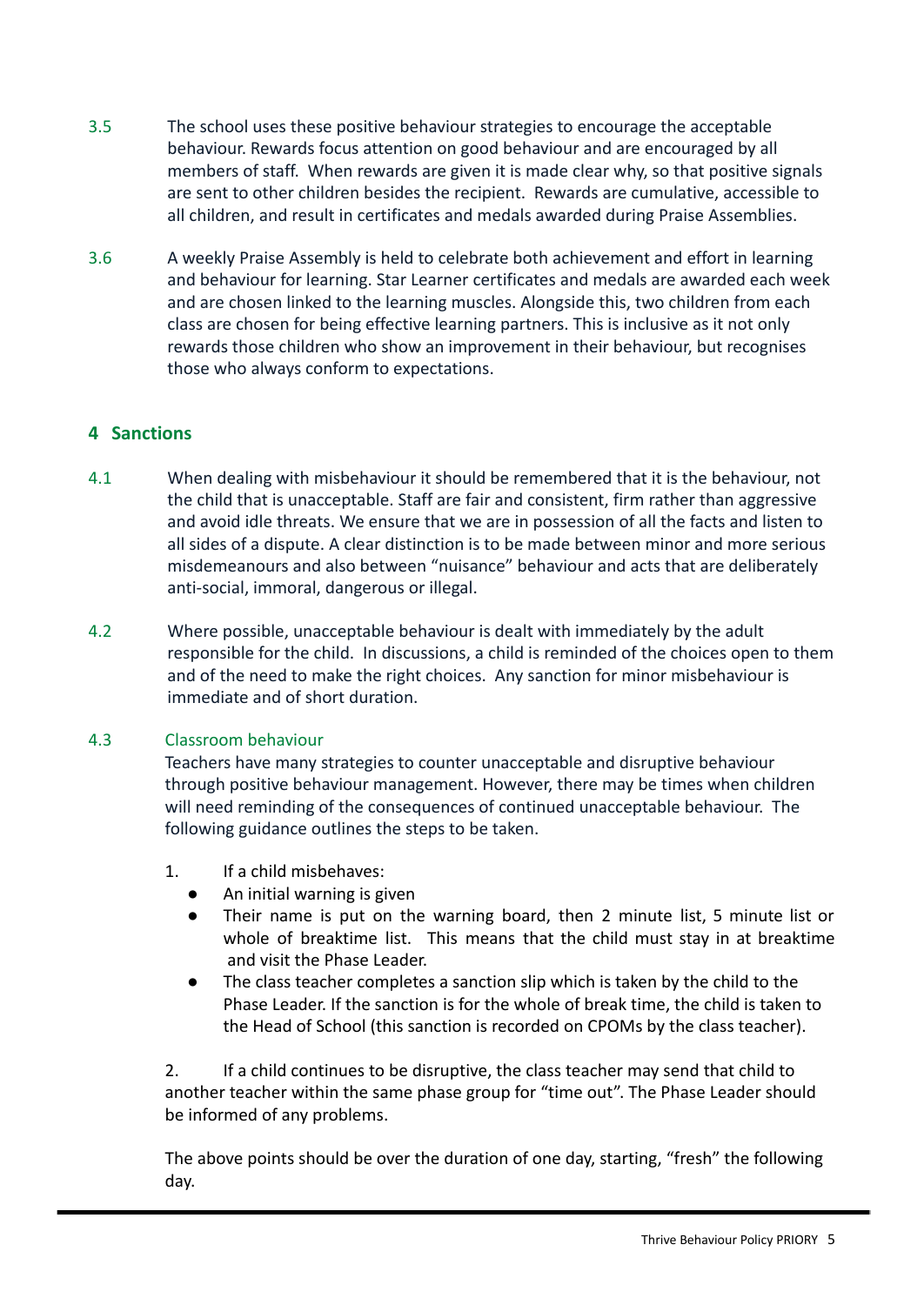4.4 If, despite the above actions, the child persists in the disruptive behaviour then intervention by the SENDCo and outside agencies may be necessary. This usually takes the form of a PSP (Pastoral Support Plan) devised during a team meeting which should include the parent, the child, the SENDCo and, if possible, the class teacher. Parents should be kept informed of a child's behaviour if there is cause for concern.

Records of all actions, letters and meetings must be maintained.

- 4.5 In exceptional circumstances, if the misbehaviour is persistent and has shown no signs of improvement, the child may be referred to the Head of School who may make the decision to contact the parents again, and/or that a period of exclusion is necessary. The decision to exclude, and the period of exclusion, is at the discretion of the Executive Head teacher.
- 4.6 There may be occasions when some of the above points may be omitted, particularly in the event of a serious misdemeanour. Serious incidents will include:
	- Serious verbal or physical abuse
	- Theft
	- Damage to property.

In these instances, the class teacher should report to either the Head of School or the Executive Headteacher who may take further action.

## <span id="page-6-0"></span>**5 Fixed-term and permanent exclusions**

- 5.1 The school aims to keep the number of exclusions to a minimum. Only when all other avenues have been exhausted, will exclusion be considered an option and will be at the discretion of the Executive Headteacher.
- 5.2 All pupils who appear to be at risk of exclusion will have a Pastoral Support Programme (PSP) drawn up by the SENDCo after discussions with the class teacher and phase leader. This may form part of a Pupil Passport. The programme will contain clearly identified targets, success criteria and strategies and will be reviewed on a regular basis.
- 5.3 In very exceptional circumstances it may be appropriate to exclude a pupil for a "one-off" serious offence. This would include:
	- Serious actual or threatened physical violence against another pupil or a member of staff.
	- Sexual misconduct.
	- Carrying dangerous items/weapons.
	- Racial harassment
	- Serious verbal abuse towards a member of staff.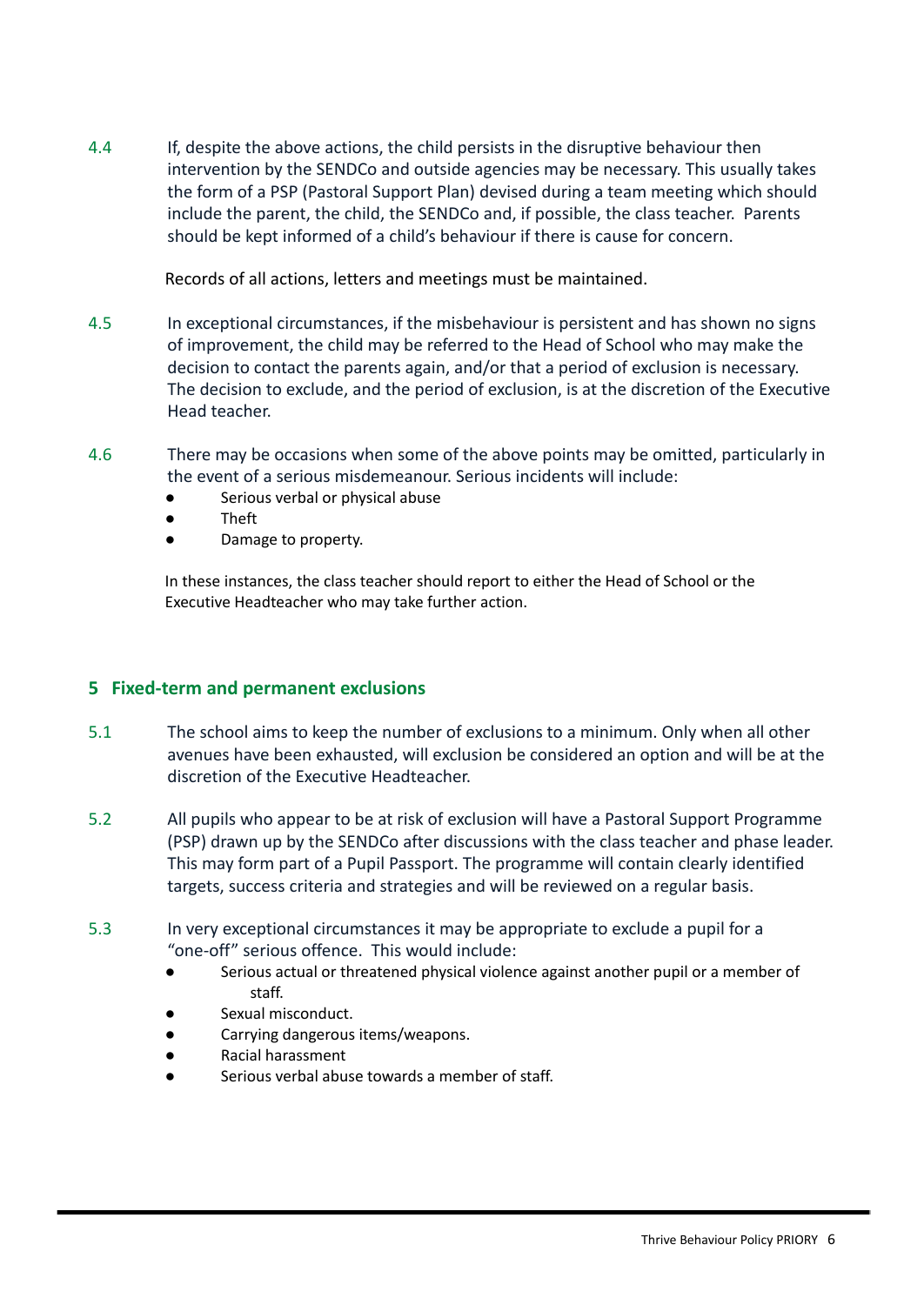- 5.4 Only the Executive Headteacher has the power to exclude a pupil from school. The Executive Headteacher may exclude a pupil for one or more fixed periods, for up to 45 days in any one school year. The Executive Headteacher may also exclude a pupil permanently. It is also possible for the Executive Headteacher to convert a fixed-term exclusion into a permanent exclusion, if the circumstances warrant this.
- 5.5 If the Executive Headteacher excludes a pupil, they will inform the parents immediately, giving reasons for the exclusion. At the same time, the Executive Headteacher makes it clear to the parents that they can, if they wish, appeal against the decision to the governing body. The school informs the parents how to make any such appeal.
- 5.6 The Executive Headteacher informs the governing body about any permanent exclusion, and about any fixed-term exclusions beyond five days in any one term.
- 5.7 The governing body itself cannot either exclude a pupil or extend the exclusion period made by the Executive Headteacher.
- 5.8 The governing body has a discipline committee which is made up of between three and five members. This committee considers any exclusion appeals on behalf of the governors.
- 5.9 When an appeals panel meets to consider exclusion, they consider the circumstances in which the pupil was excluded, any representation by parents, and whether the pupil should be reinstated.
- 5.10 If the governors' appeals panel decides that a pupil should be reinstated, the Executive Headteacher must comply with this ruling.

## <span id="page-7-0"></span>**6 The role of the class teacher and support staff**

- 6.1 It is the responsibility of the class teacher to ensure that the school rules are followed in their class.
- 6.2 All staff in our school have high expectations of the children in terms of behaviour, and they strive to ensure that all children work to the best of their ability.
- 6.3 The class teacher and support staff treat each child fairly and treat all children in the school with respect and understanding.
- 6.4 The class teacher, with support from the SENDCo, liaises with external agencies, as necessary, to support and guide the progress of each child. These agencies may include:
	- The Educational Psychology Service
	- SENSS
	- Social Services
	- Early Help Intervention
	- School Health Plus
	- **Headstart**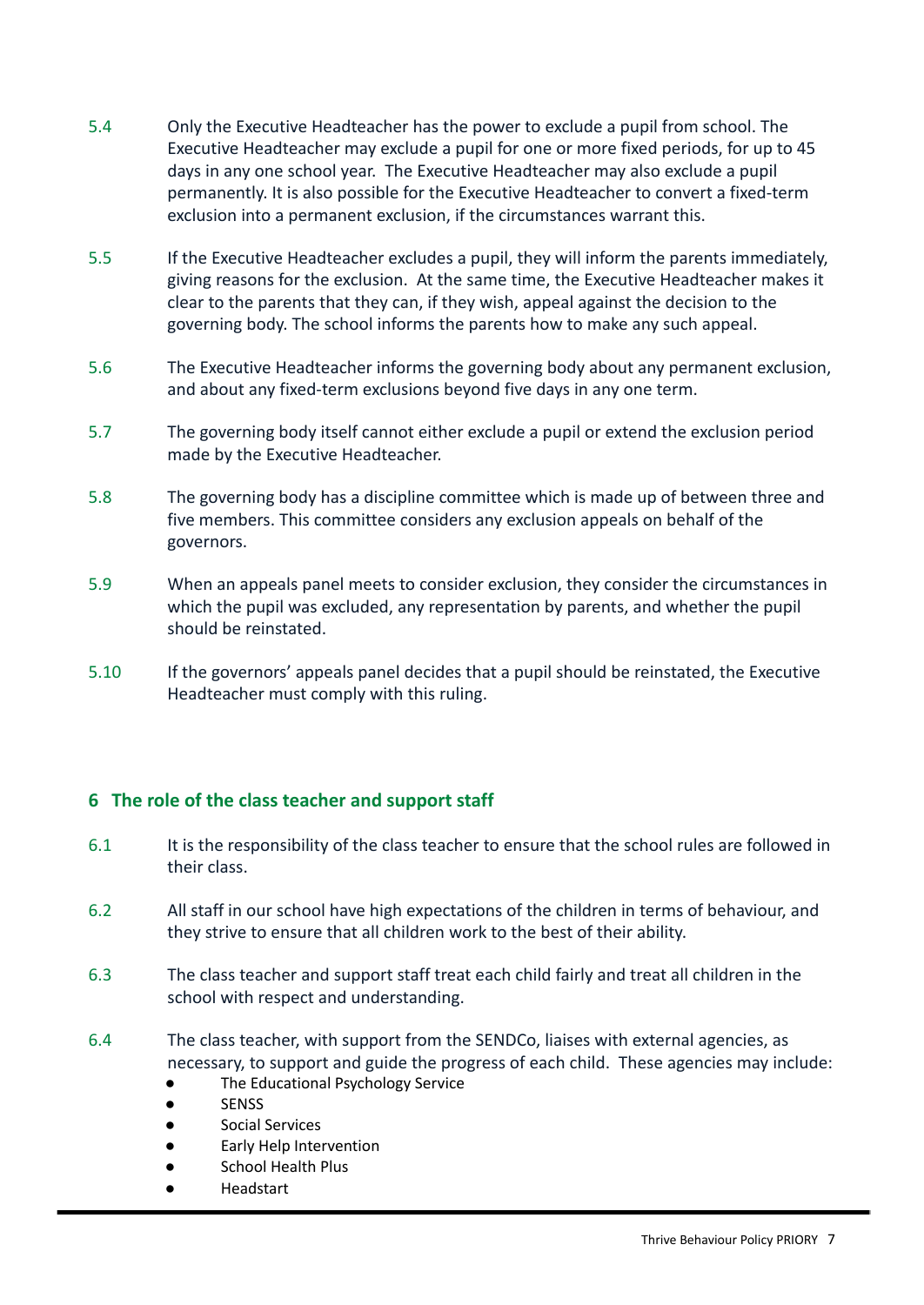6.5 Termly, the class teacher reports to parents about the progress of each child in their class, in line with the whole school policy. The class teacher may also contact a parent if there are concerns about the behaviour or welfare of a child.

## <span id="page-8-0"></span>**7 The role of the Lunchtime Supervisors**

- 7.1 The high expectations of behaviour continue over the lunchtime period.
- 7.2 A large range of lunchtime equipment is available, in addition to playground markings and lunchtime clubs. Children who are gainfully occupied in lunchtime activities are much more likely to exhibit good behaviour.
- 7.3 The person with responsibility for lunchtime arrangements is the Senior Midday Supervisor. She is responsible for the deployment of midday supervisors and the day to day organisation of lunchtime arrangements.

#### <span id="page-8-1"></span>**8 The role of the Executive Headteacher**

- 8.1 It is the responsibility of the Executive Headteacher, under the School Standards and Framework Act 1998, to implement the school behaviour policy consistently throughout the school, and to report to governors, when requested, on the effectiveness of the policy. It is also the responsibility of the Executive Headteacher to ensure the health, safety and welfare of all children in the school.
- 8.2 The Executive Headteacher support the staff by implementing the policy, by setting the standards of behaviour, and by supporting staff in the implementation of the policy.
- 8.3 The Executive Headteacher has the responsibility for giving fixed-term suspensions to individual children for serious acts of misbehaviour. For repeated or very serious acts of anti-social behaviour, the Executive Headteacher may permanently exclude a child.

Both these actions are only taken after the school governors have been notified.

#### <span id="page-8-2"></span>**9 The role of parents**

9.1 The school works collaboratively with parents and carers, so children receive consistent messages about how to behave at home and at school.

#### <span id="page-8-3"></span>**10 The role of governors**

- 10.1 The governors support the Executive Headteacher in carrying out these guidelines.
- 10.2 It is the responsibility of the governing body to monitor the rate of exclusions, and to ensure that the school policy is administered fairly and consistently.